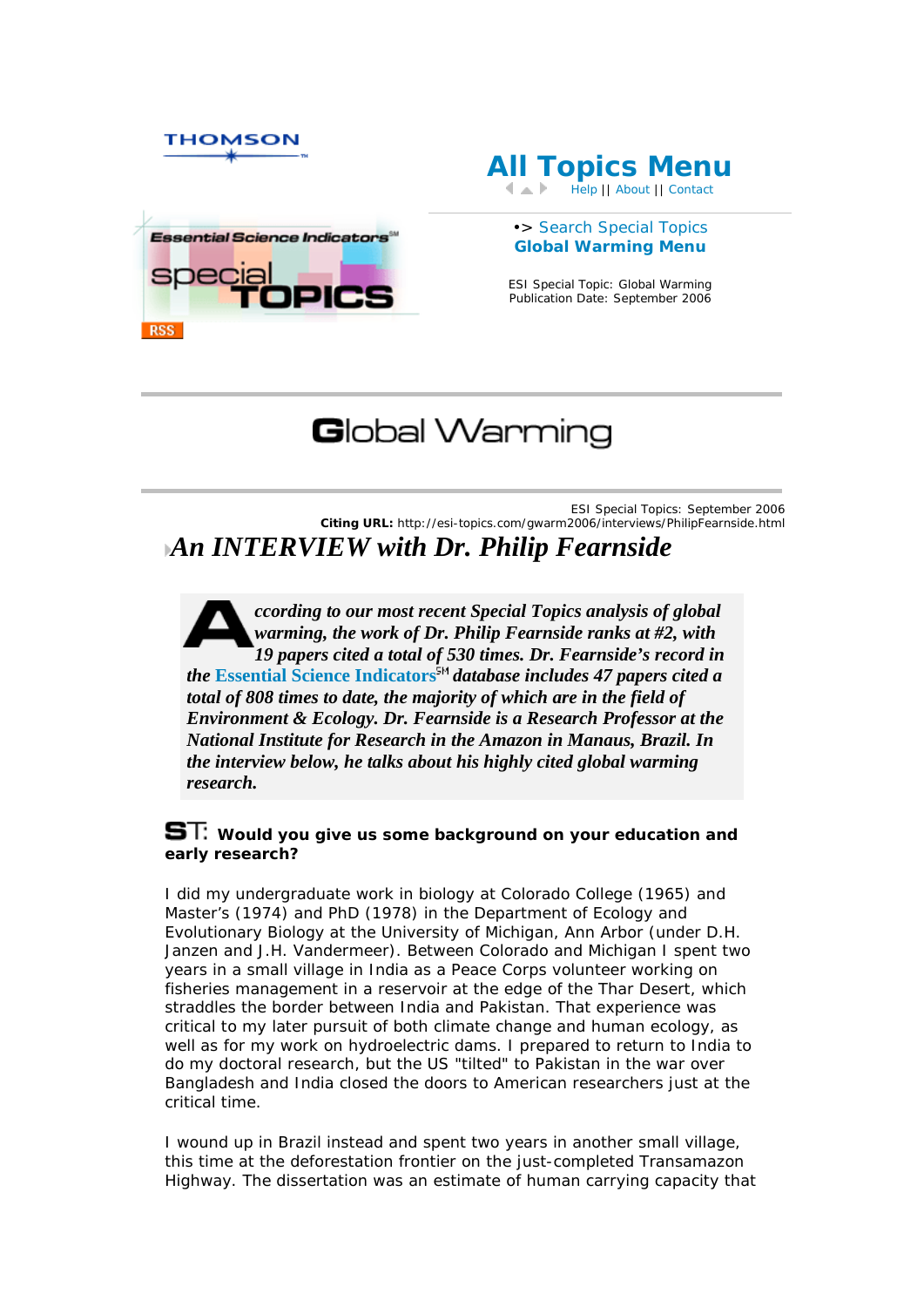later resulted in a series of publications including the book *Human Carrying Capacity of the Brazilian Rainforest* (Columbia University Press, 1986). This remains an interest, but over the 30 years that I have now been in Brazil most of my time has gone into problems of deforestation and climate change.

### **ST:** What do you consider the main thrust of your research?

My research is organized around making the value of the environmental services of tropical forests into a practical alternative to the current destructive economy. This requires better quantification of the contribution of deforestation to global warming, as well as understanding the causes and dynamics of deforestation. The impacts and prospects for sustainability of different modes of development are also a part of this.

Decision-making and licensing processes for major infrastructure projects such as highways and dams are critical, as these structural decisions are now made without any reference to the losses of environmental services that they imply. Making environmental services into a viable form of development is a logical evolution of my work on human carrying capacity because it offers a path to improving the prospects for long-term support of the human population in the region. Sustaining Amazonia's human population and maintaining the environmental functions of forest are interdependent, and both require recognition of limits.



*"Global warming is such a huge problem that all available measures will have to be used to fight it."*

**S**T: Your most-cited paper on this topic is the 1996 *Forest Ecology and Management* **paper, "Amazonian deforestation and global warming: carbon stocks in vegetation replacing Brazil's Amazon forest." In this paper, you state that the biomass values in your study "are more than double those forming the basis of deforestation emission estimates currently used by the Intergovernmental Panel of Climate Change (IPCC)." If you were to repeat this study now, 10 years later, what do you estimate your findings would be?**

The IPCC still uses estimates of greenhouse-gas emissions based on improbably optimistic assumptions of the rate at which Amazonian secondary forests grow and reabsorb carbon dioxide from the atmosphere. The vast majority of deforested land in Amazonia becomes cattle pasture which, by the time it has degraded to the point where it is abandoned to secondary vegetation, has left the soil compacted, biologically impoverished, and depleted of basic nutrients. The result is that secondary forests in these vast areas grow much more slowly than do secondary forests in fallows left after slash-and-burn agriculture, as was shown in my second-most-cited study, "Carbon uptake by secondary forests in Brazilian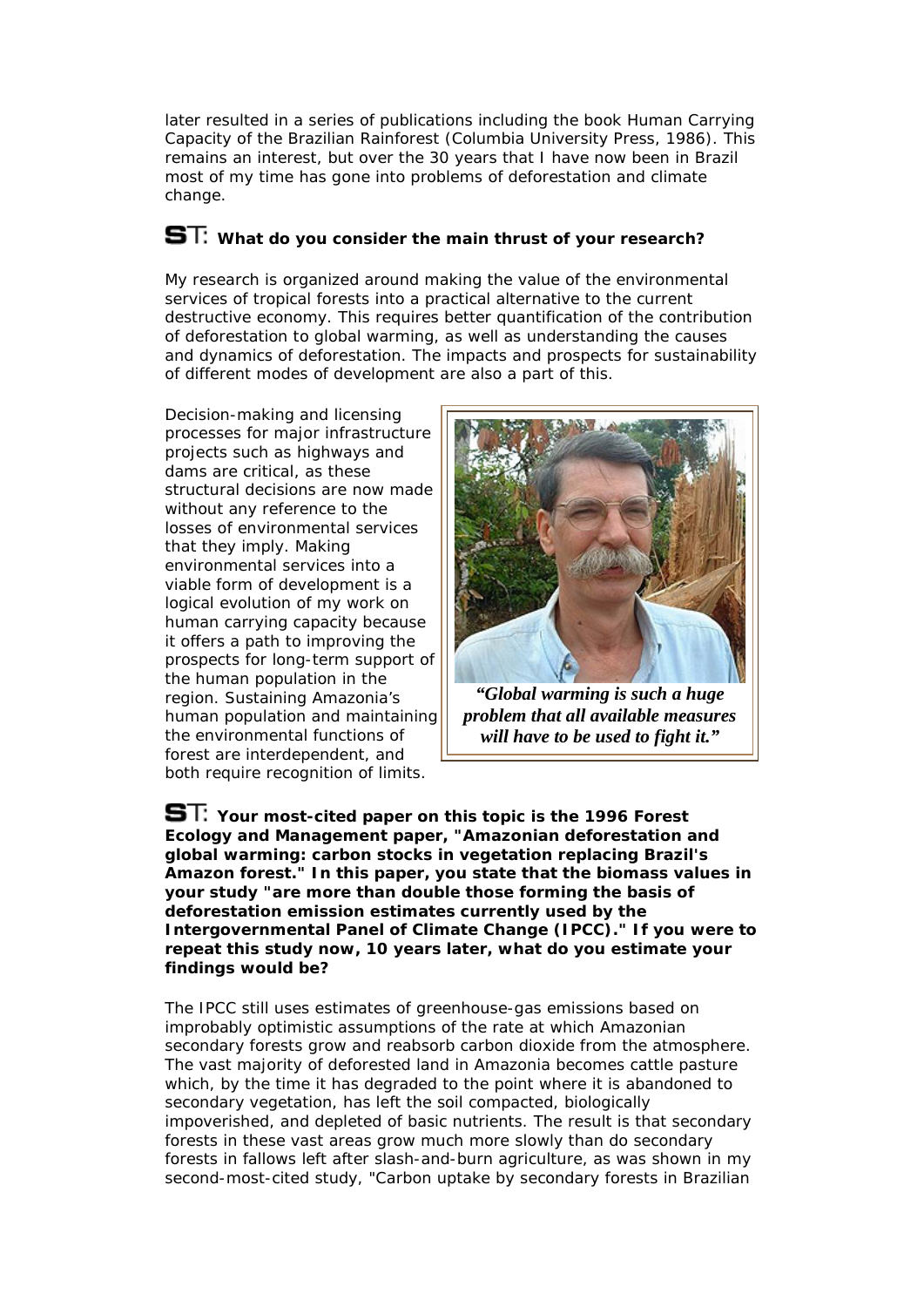Amazonia," coauthored by Walba Guimarães (also published in *Forest Ecology and Management* in 1996).

Most existing studies of secondary-forest growth have been done in areas of slash-and-burn agriculture rather than degraded cattle pastures. The net emission from converting primary tropical forest to the replacement landscape is underestimated when secondary-forest growth rates from slash-and-burn fallows are used or, worse yet, when secondary forests are simply assumed to grow at a given rate without any basis in data at all.

In the past 10 years there have been some noticeable changes in Amazonian land-use patterns that will affect the carbon stocks in the landscape. Beef exports from Brazil were almost nonexistent in 1996 because foot-and-mouth disease (FMD) prevented export of frozen beef to large markets in Europe, North America, and Japan. Beginning in 1998, Brazilian states began gaining certification that FMD had been eradicated, starting in the extreme south of the country and now including three of the nine Amazonian states. The famous "hamburger connection" of Central America has therefore arrived in Amazonia, either directly in the three states certified as FMD-free or indirectly in the rest, which can export beef to Brazil's Center-South region, while beef produced there can be exported to Europe. Profitability has increased for beef production in Amazonian pastures, as opposed to pastures for land speculation and other "ulterior" motives. Pastures are therefore maintained longer before being abandoned to secondary forest, and the existing secondary forests are cut sooner for conversion to pasture, soybeans, or other uses.

Falling exchange rates between the Brazilian real and other currencies from 2003 to 2006 have cut into export profits but appear not to have changed the trend to less secondary forest. The bottom line is even lower carbon stocks in the vegetation replacing Brazil's Amazon forest and, therefore, greater global warming impact from deforestation.

#### **ST:** Your 1997 *Ecological Economics* paper talks about the **feasibility of employing environmental services for sustainable development in rural Amazonia. Has this idea been implemented, and if so, how successful has it been?**

The concept of environmental services has really taken off and is now virtually a household word. I first presented it in January 1985 as a needed addition to the economic calculations for forest management (published in *Forest Ecology and Management* in 1989), but it was during the 1992 "Earth Summit" in Rio de Janeiro, where I gave a series of nine speeches in rapid succession, that the concept evolved into the proposal for an alternative basis for the economy in Amazonia that was published in the 1997 *Ecological Economics* paper. The paper appeared shortly before the Kyoto conference that produced the Kyoto Protocol, offering the stilluntapped potential to turn the role of tropical forests in avoiding global warming into a significant monetary flow that could decrease the rate of deforestation.

Even though this remains a long-term goal rather than something that today can feed people from one day to the next, advances are being made. Although environmental services have entered the discourse at every level, the Amazonian economy continues to be almost entirely based on destruction of the forest (for timber, pasture, soybeans, etc.). These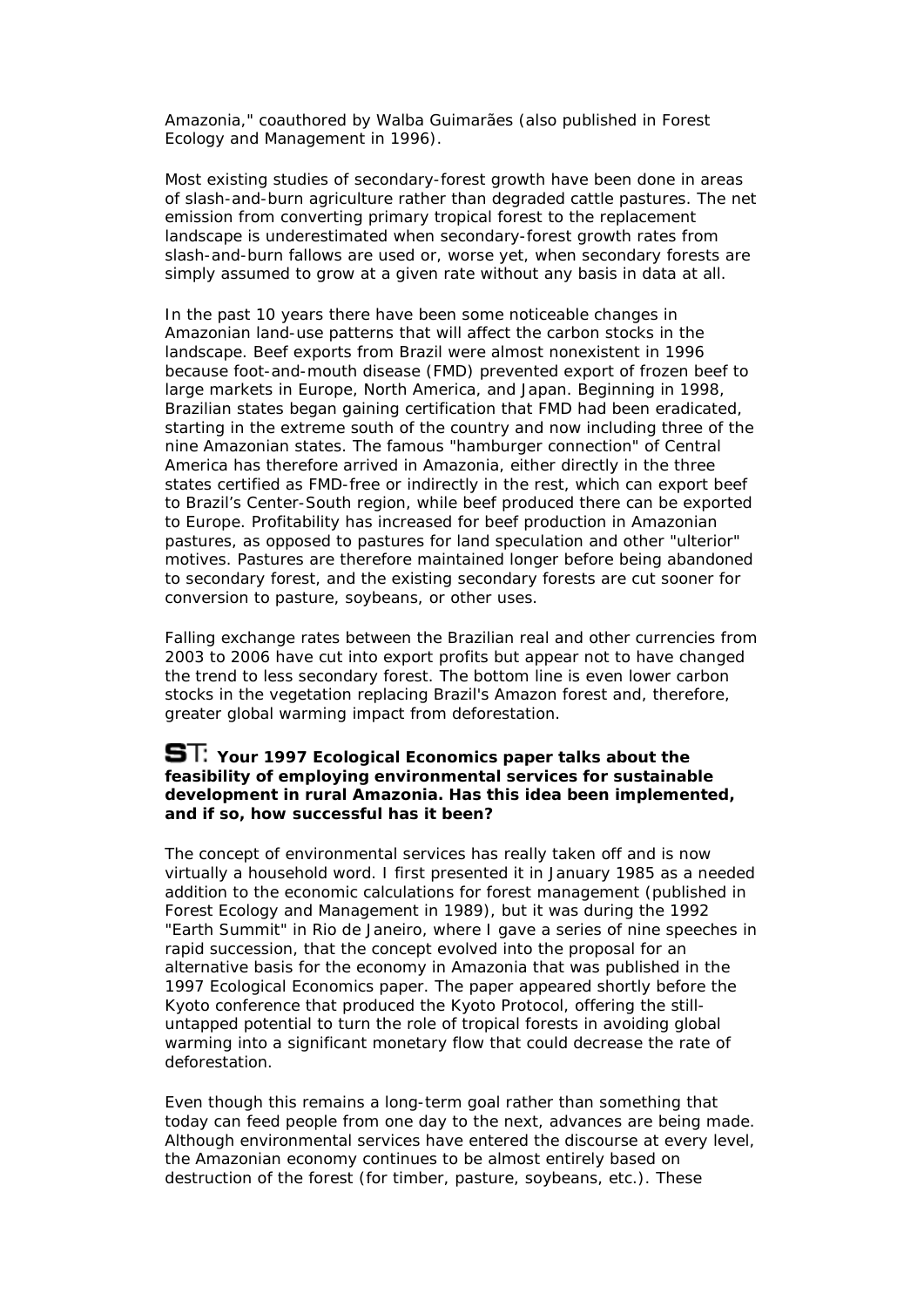destructive activities are worth much less than the environmental services of standing rainforest in maintaining biodiversity and water cycling and in avoiding global warming.

Much of the Brazilian government's effort goes into the constant struggle to enforce environmental legislation on a day-to-day basis; more priority must be put on the policy and diplomatic fields to provide the foundation for an economy based on environmental services. The role of the forest in global warming is the environmental service that is closest to generating a significant monetary flow. I consider this to be my most important paper.

#### **ST:** A few of your papers discuss the emissions from **hydroelectric reservoirs, such as Brazil's Tucuruí Dam, compared with those of conventional fossil fuels. What were your findings, and have they influenced energy policy?**

The possibility that hydroelectric dams could be a significant source of greenhouse gases was first raised in 1993 by four Canadians with respect to dams in that country, but it was my 1995 paper in *Environmental Conservation*, with calculations of substantial releases from Amazonian dams, that so infuriated the hydroelectric industry. "It's baloney" was the reaction of the U.S. National Hydropower Association (see<sup>1</sup> both sides of this and other controversies). Since then much progress has been made, and the general trend has been to find greater and greater emissions from dams. The 2002 paper on the Tucuruí Dam calculated methane emissions from water passing through the turbines and spillways, which represent the largest sources of emissions.

Estimates that indicate much lower emissions, including Brazil's National Inventory under the climate convention, ignore this source and count only the emissions from bubbles and diffusion through the surface of the reservoir. This has sparked a lively debate (published in *Climatic Change*) between me and the group that produced the estimate in Brazil's National Inventory; I was even accused of being subject to the "lures of the thermopower and nuclear-power lobbies." The visibility that the issue has gained has undoubtedly helped bring attention to these emissions; some environmental-impact assessments now discuss hydroelectric emissions, and the IPCC recently modified the guidelines for emissions reporting under the climate convention to cover some of the sources from dams, at least on an optional basis. I think it safe to predict that this issue will be the subject of much research activity and will result in important policy changes in the coming years.

**ST:** Global warming is a political issue as well as a scientific one, **as you outlined in your 2001** *Ecological Economics* **paper, "Saving tropical forests as a global warming countermeasure: an issue that divides the environmental movement." Would you outline the varying issues and agendas for us, and tell us how much of an obstacle is this division?**

The question of whether avoiding tropical deforestation should be eligible for carbon credit under the Kyoto Protocol's Clean Development Mechanism caused a serious split between non-governmental organizations (NGOs) during the three and a half years between the December 1997 Kyoto convention and the June 2001 Bonn agreement that ruled out credit for avoided deforestation until after 2013. At Kyoto each of the industrialized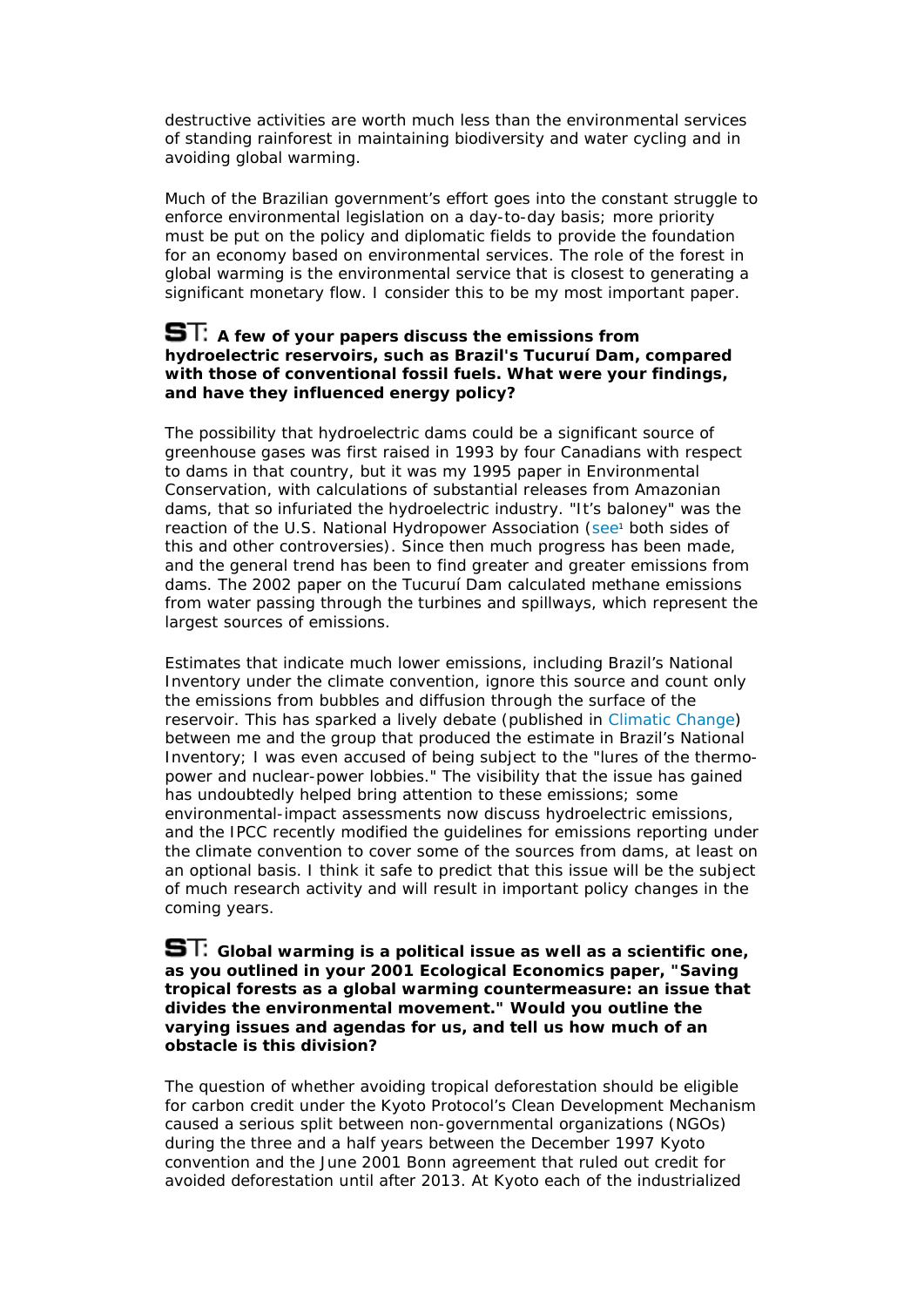countries agreed to reduce its carbon emissions to a specified quota over the 2008-2012 commitment period. These quotas were fixed in Kyoto, but the rules of the game, especially whether tropical forests could receive credit, had not yet been agreed.

This presented an opportunity for European governments to use the avoided–deforestation issue as a tool for advancing a parallel agenda to level the playing field for commercial competition with the United States, where the price of gasoline has long been only half the price in Europe. By ruling out carbon credit for avoided deforestation, the US would be forced to meet almost all of its Kyoto commitment through domestic measures, and the price of fuel would have to increase enough to significantly reduce consumption. Cheap gasoline gives North America a large (and unfair) advantage over Europe in international trade.

While European-based NGOs such as Greenpeace, World Wildlife Fund, and Friends of the Earth were not worried about international trade, a closely parallel logic applied. The US has long been the principal villain in climate negotiations, having at every step tried (often successfully) to weaken the measures for mitigating global warming. This long predates George W. Bush's March 2001 withdrawal from the Kyoto Protocol. The US is also the largest single emitter of greenhouse gases, as well as having one of the highest per-capita emission rates. Any opportunity to punish the US for these (and other) sins was well received by European NGOs. Meanwhile, US NGOs such as the Nature Conservancy, Conservation International, and the Environmental Defense Fund, as well as Brazilian NGOs such as the Socio-Environmental Institute (ISA), the Institute for Environmental Research in Amazonia (IPAM), and the Institute for Man and the Environment in Amazonia (IMAZON), were virtually all on the other side of the issue.

The split should not be an obstacle to provisions being negotiated to credit avoided deforestation after 2013 because the opportunity no longer exists to use this issue for ulterior motives. In negotiations now underway for the 2013-2017 commitment period of the Kyoto Protocol, the rules of the game will be negotiated before the emissions quota is set for each country. If no credit is allowed for avoided deforestation, countries will simply agree to cut their emissions by less.

#### **ST:** What, in your opinion, needs to be done to mitigate global **warming?**

Global warming is such a huge problem that all available measures will have to be used to fight it. Dramatic reductions in fossil-fuel use are essential. Facing this basic fact requires that political leaders display a level of courage that has been rather obviously lacking so far. Among measures that need to be pursued with urgency is reducing the rate of tropical deforestation. The monetary value of the mitigation function of forests could be a key factor in influencing the course of history in places like Amazonia. There is no time to lose, as opportunities to save many areas are being lost at a rate that most people do not realize. It is difficult to appreciate the pace and scale of forest destruction without being present at the frontier surrounded by the sounds, smells, and heat of the deforestation process.<sup>14</sup>

#### **Philip M. Fearnside, PhD**